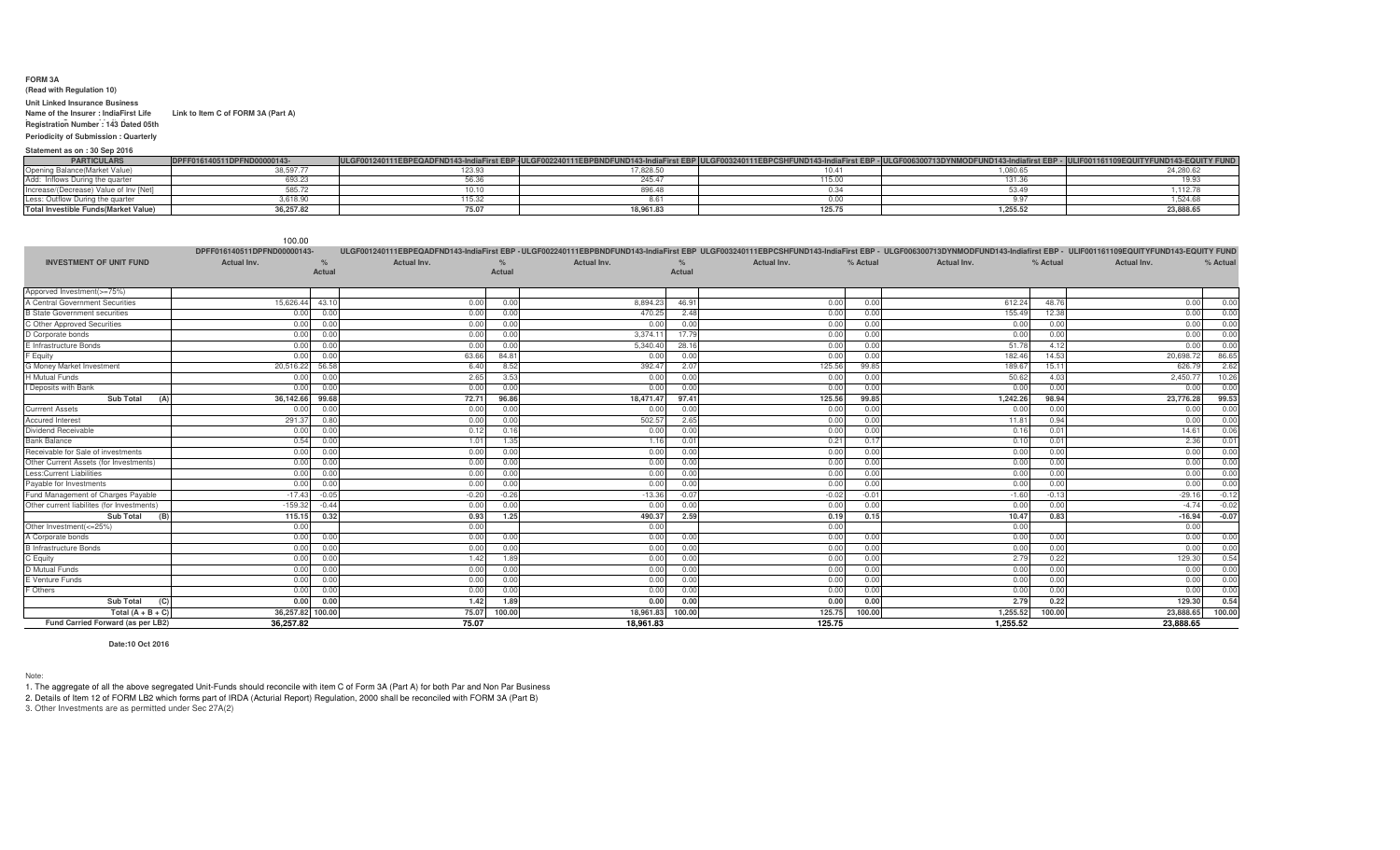| 102161109FOUF<br><b>JEM142 COULTY CUND</b> | 03161109DEBTFUND00143-DEBT FUND<br>- 11 | <b>NDPFN143-DFRT FUND</b> | <b>COCAILS DAI ANCER</b> | 006161109BALFUNDPEN143-Balanced F | JLIF007161109*<br><b>IIDEUND143-LIQUID EUN</b> | 18161109 |
|--------------------------------------------|-----------------------------------------|---------------------------|--------------------------|-----------------------------------|------------------------------------------------|----------|
| 40.075                                     | 2,669.69                                | 0.740.00                  | 10.000E                  |                                   |                                                |          |
|                                            |                                         |                           |                          |                                   |                                                |          |
|                                            | ZU.O                                    |                           | 13.30                    |                                   |                                                |          |
| --- -                                      | 176.84                                  | 0.0000                    | 0.0000<br>868.33         |                                   |                                                |          |
| 10.654.9                                   | 2,679.53                                | 3.549.71                  | 13,732.32                | $ -$                              |                                                |          |

|                |                |              |              |              |              |               |                |                |              |              |              | ULIF002161109EQUFUNDPEN143-EQUITY FUND ULIF003161109DEBTFUND00143-DEBT FUND ULIF004161109DEBFUNDPEN143-DEBT FUND ULIF005161109BALANCEDFN143-BALANCED ULIF006161109BALFUNDPEN143-Balanced Fund ULIF007161109LIQUIDFUND143-LIQUI |
|----------------|----------------|--------------|--------------|--------------|--------------|---------------|----------------|----------------|--------------|--------------|--------------|--------------------------------------------------------------------------------------------------------------------------------------------------------------------------------------------------------------------------------|
| Actual Inv.    | % Actual       | Actual Inv.  | % Actual     | Actual Inv.  | % Actual     | Actual Inv.   | % Actual       | Actual Inv.    | % Actual     | Actual Inv.  | % Actual     | Actual Inv.<br>% Actual                                                                                                                                                                                                        |
|                |                |              |              |              |              |               |                |                |              |              |              |                                                                                                                                                                                                                                |
|                |                |              |              |              |              |               |                |                |              |              |              |                                                                                                                                                                                                                                |
| 0.00           | 0.00           | 930.86       | 34.74        | 1,077.66     | 30.36        | 1,504.68      | 10.96          | 987.77         | 12.63        | 0.00         | 0.00         | 0.00<br>0.00                                                                                                                                                                                                                   |
| 0.00           | 0.00           | 53.72        | 2.00         | 0.00         | 0.00         | 0.00          | 0.00           | 0.00           | 0.00         | 0.00         | 0.00         | 0.00<br>0.00                                                                                                                                                                                                                   |
| 0.00           | 0.00           | 0.00         | 0.00         | 0.00         | 0.00         | 332.40        | 2.42           | 193.90         | 2.48         | 0.00         | 0.00         | 0.00<br>0.00                                                                                                                                                                                                                   |
| 0.00           | 0.00           | 768.69       | 28.69        | 967.01       | 27.24        | 749.23        | 5.46           | 708.05         | 9.05         | 0.00         | 0.00         | 0.00<br>0.00                                                                                                                                                                                                                   |
| 0.00           | 0.00           | 803.25       | 29.98        | 1,322.55     | 37.26        | 1,968.05      | 14.33          | 1,088.96       | 13.92        | 0.00         | 0.00         | 0.00<br>0.00                                                                                                                                                                                                                   |
| 9,006.78       | 84.53          | 0.00         | 0.00         | 0.00         | 0.00         | 7,722.60      | 56.24          | 4,283.00       | 54.76        | 0.00         | 0.00         | 0.00<br>0.00                                                                                                                                                                                                                   |
| 252.02         | 2.37           | 55.98        | 2.09         | 98.87        | 2.79         | 1,241.09      | 9.04           | 344.19         | 4.40         | 10.80        | 100.04       | 95.85<br>22.09                                                                                                                                                                                                                 |
| 1,180.83       | 11.08          | 0.00         | 0.00         | 0.00         | 0.00         | 0.00          | 0.00           | 0.00           | 0.00         | 0.00         | 0.00         | 0.00<br>0.00                                                                                                                                                                                                                   |
| 0.00           | 0.00           | 0.00         | 0.00         | 0.00         | 0.00         | 0.00          | 0.00           | 0.00           | 0.00         | 0.00         | 0.00         | 0.00<br>0.00                                                                                                                                                                                                                   |
| 10,439.62      | 97.98          | 2,612.51     | 97.50        | 3,466.09     | 97.64        | 13,518.06     | 98.44          | 7,605.87       | 97.24        | 10.80        | 100.04       | 95.85<br>22.09                                                                                                                                                                                                                 |
| 0.00           | 0.00           | 0.00         | 0.00         | 0.00         | 0.00         | 0.00          | 0.00           | 0.00           | 0.00         | 0.00         | 0.00         | 0.00<br>0.00                                                                                                                                                                                                                   |
| 0.00           | 0.00           | 71.40        | 2.66         | 90.05        | 2.54         | 145.84        | 1.06           | 91.75          | 1.17         | 0.00         | 0.00         | 0.00<br>0.00                                                                                                                                                                                                                   |
| 10.38          | 0.10           | 0.00         | 0.00         | 0.00         | 0.00         | 3.64          | 0.03           | 4.85           | 0.06         | 0.00         | 0.00         | 0.00<br>0.00                                                                                                                                                                                                                   |
| 2.08           | 0.02           | 1.01         | 0.04         | 1.01         | 0.03         | 2.65          | 0.02           | 2.16           | 0.03         | 0.01         | 0.08         | 4.25<br>0.98                                                                                                                                                                                                                   |
| 0.00           | 0.00           | 0.00         | 0.00         | 0.00         | 0.00         | 0.00          | 0.00           | 0.00           | 0.00         | 0.00         | 0.00         | 0.00<br>0.00                                                                                                                                                                                                                   |
| 0.00           | 0.00           | 0.00         | 0.00         | 0.00         | 0.00         | 0.00          | 0.00           | 0.00           | 0.00         | 0.00         | 0.00         | 0.02<br>0.00                                                                                                                                                                                                                   |
| 0.00           | 0.00           | 0.00         | 0.00         | 0.00         | 0.00         | 0.00          | 0.00           | 0.00           | 0.00         | 0.00         | 0.00         | 0.00<br>0.00                                                                                                                                                                                                                   |
| 0.00           | 0.00           | 0.00         | 0.00         | 0.00         | 0.00         | 0.00          | 0.00           | 0.00           | 0.00         | 0.00         | 0.00         | 0.00<br>0.00                                                                                                                                                                                                                   |
| $-12.96$       | $-0.12$        | $-3.20$      | $-0.12$      | $-4.19$      | $-0.12$      | $-16.57$      | $-0.12$        | $-9.47$        | $-0.12$      | $-0.01$      | $-0.12$      | $-0.12$<br>$-0.03$                                                                                                                                                                                                             |
| $-6.82$        | $-0.06$        | $-2.19$      | $-0.08$      | $-3.25$      | $-0.09$      | $-4.39$       | $-0.03$        | $-2.22$        | $-0.03$      | 0.00         | $-0.01$      | 0.00<br>0.00                                                                                                                                                                                                                   |
| $-7.32$        | $-0.07$        | 67.03        | 2.50         | 83.62        | 2.36         | 131.16        | 0.96           | 87.08          | 1.11         | 0.00         | $-0.04$      | 4.15<br>0.96                                                                                                                                                                                                                   |
| 0.00           |                | 0.00         |              | 0.00         |              | 0.00          |                | 0.00           |              | 0.00         |              | 0.00                                                                                                                                                                                                                           |
| 0.00           | 0.00           | 0.00         | 0.00         | 0.00         | 0.00         | 0.00          | 0.00           | 0.00           | 0.00         | 0.00         | 0.00         | 0.00<br>0.00                                                                                                                                                                                                                   |
| 0.00           | 0.00           | 0.00         | 0.00         | 0.00         | 0.00         | 0.00          | 0.00           | 0.00           | 0.00         | 0.00         | 0.00         | 0.00<br>0.00                                                                                                                                                                                                                   |
| 222.67         | 2.09           | 0.00         | 0.00         | 0.00         | 0.00         | 83.10         | 0.61           | 128.41         | 1.64         | 0.00         | 0.00         | 0.00<br>0.00                                                                                                                                                                                                                   |
| 0.00           | 0.00<br>0.00   | 0.00         | 0.00<br>0.00 | 0.00         | 0.00<br>0.00 | 0.00          | 0.00<br>0.00   | 0.00           | 0.00<br>0.00 | 0.00         | 0.00         | 0.00<br>0.00<br>0.00                                                                                                                                                                                                           |
| 0.00           | 0.00           | 0.00         |              | 0.00         |              | 0.00          |                | 0.00           |              | 0.00         | 0.00         | 0.00                                                                                                                                                                                                                           |
| 0.00<br>222.67 |                | 0.00<br>0.00 | 0.00<br>0.00 | 0.00<br>0.00 | 0.00<br>0.00 | 0.00<br>83.10 | 0.00           | 0.00<br>128.41 | 0.00<br>1.64 | 0.00<br>0.00 | 0.00<br>0.00 | 0.00<br>0.00<br>0.00<br>0.00                                                                                                                                                                                                   |
| 10,654.97      | 2.09<br>100.00 | 2,679.53     | 100.00       | 3,549.71     | 100.00       | 13,732.32     | 0.61<br>100.00 | 7,821.36       | 100.00       | 10.79        | 100.00       | 23.05 100.00                                                                                                                                                                                                                   |
| 10,654.97      |                | 2,679.53     |              | 3.549.71     |              | 13,732.32     |                | 7,821.36       |              | 10.79        |              | 23.05                                                                                                                                                                                                                          |
|                |                |              |              |              |              |               |                |                |              |              |              |                                                                                                                                                                                                                                |